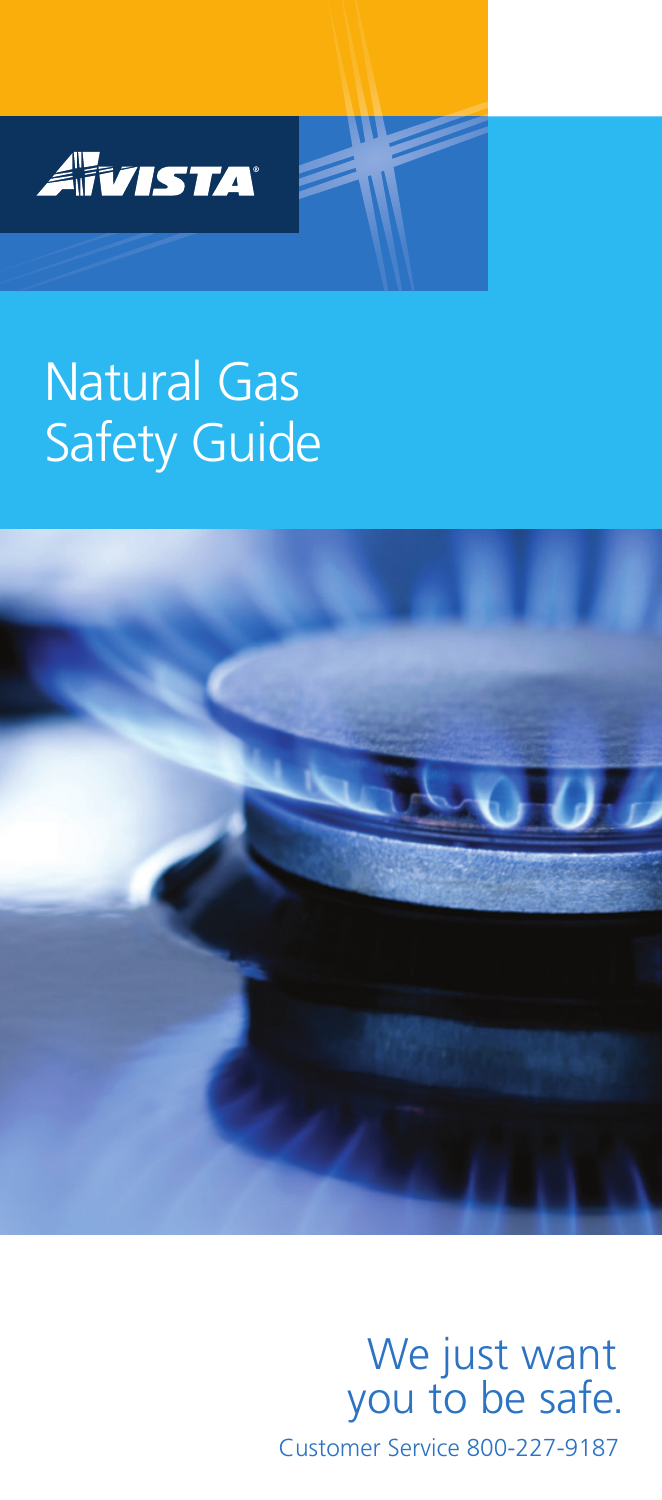# Know the smell of natural gas.

**Scratch & Sniff**

Natural gas is colorless and odorless. Avista adds Mercaptan to give it a rotten egg odor.

# Gas safety

**Avista's natural gas system**

It takes a large system of underground pipelines to bring natural gas right to your home or business. Federal and state codes extensively regulate natural gas pipelines for public safety. At Avista, we do our part by routinely monitoring and maintaining our natural gas facilities to ensure safety.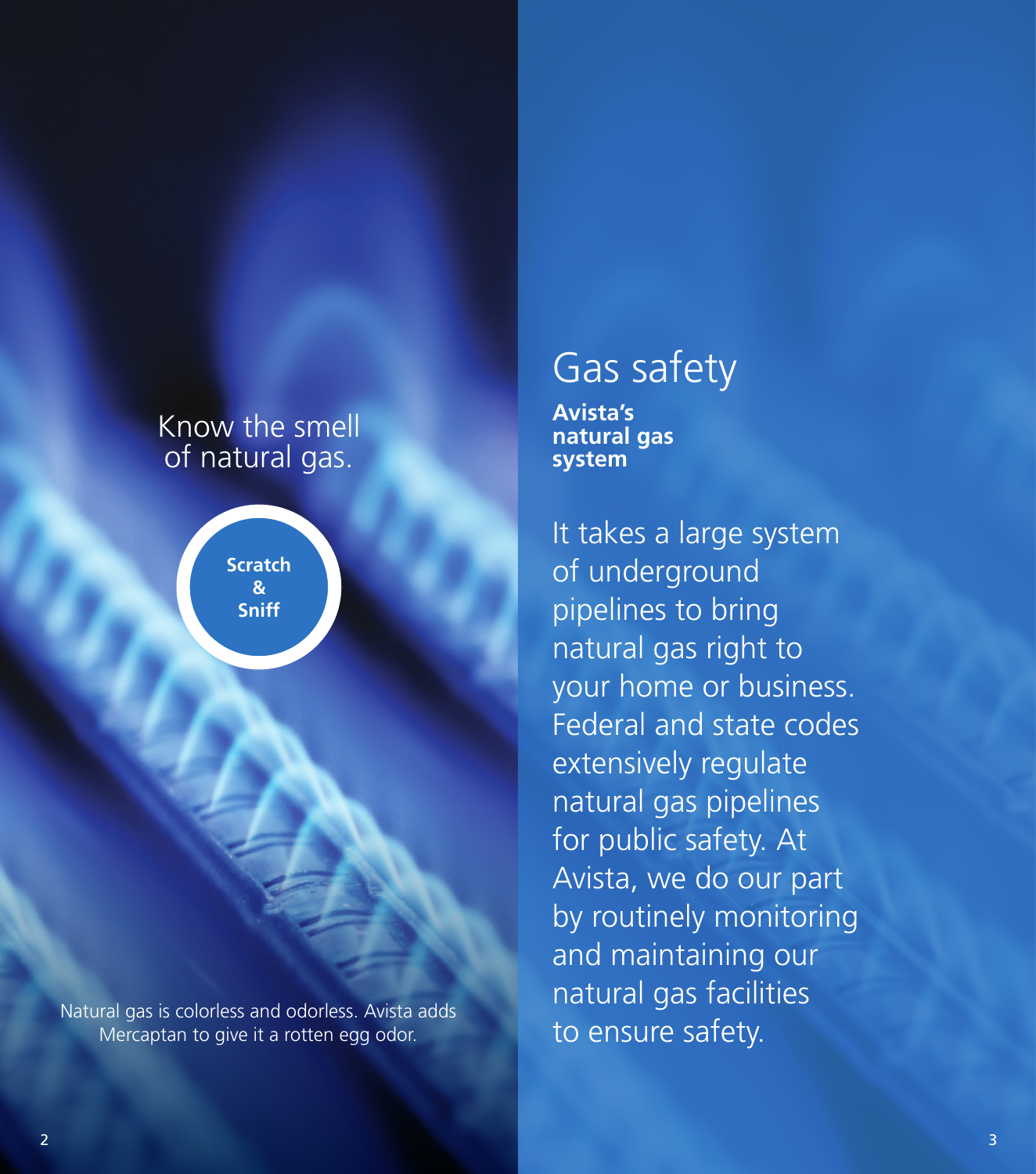

#### **Why are we on your property?**

From time to time, Avista workers need access to your property to complete regular natural gas system maintenance. This may include leak surveys, pipeline patrolling, meter inspections, meter changeouts or other procedures. Please ensure your meter is easily accessible at all times (especially important in case of a gas emergency). We just want to keep you safe.

### **Recognizing a gas leak**

Natural gas leaks don't happen often but can be dangerous. Colorless, odorless and lighter than air, natural gas can become combustible when mixed with air and exposed to an ignition source. Fortunately, staying safe is as easy as using your nose, ears and eyes.



Gas can hiss or even roar as it escapes from pipes.

We add a sulfur-like rotten-egg stench, so you'll know right away if there's a problem.

Gas may make bubbles, blow dirt, kill vegetation or attract insects such as flies.

### **If you notice a natural gas leak**

- Leave the area by going upwind.
- If you're indoors, get outside fast.
- Do not use a phone, flip a switch or do anything that may cause a spark.
- At a neighbor's house or from a safe distance, call 911 and Avista Customer Service at **800-227-9187**.

# **Carbon monoxide (CO)**

Natural gas is non-toxic and is a clean burning fossil fuel. When burned under normal operating conditions, natural gas produces clean heat, carbon dioxide and water vapor. But if natural gas isn't burned properly, it can emit carbon monoxide, which is potentially hazardous.

Carbon monoxide (CO) is a colorless, odorless and deadly gas produced when the combustion of any fuel (such as natural gas, propane, heating oil, wood, gasoline or kerosene) takes place without sufficient oxygen. CO poisoning may cause:

• headache

• fatigue

- nausea • dizziness
- shortness of breath death

To alert your family when CO is present, buy a UL-listed carbon monoxide detector and install it according to manufacturer's instructions. Most CO detectors have a 10-year lifespan.

## **Preventing CO poisoning**

Malfunctioning appliances are often the cause of carbon monoxide poisoning, so periodically ask a qualified technician to service your heating system, water heater and other gas, oil, wood or coal-burning heaters and appliances. Ensure there is adequate ventilation, too.

#### **Responding to an outdoor natural gas leak**

Puncturing a natural gas line could injure or kill you and others. If a line is severed and gas is escaping, follow these guidelines:

- Evacuate the area on foot, heading upwind.
- Alert others to evacuate and keep people away.
- Call 911 from a safe distance to report the emergency.
- Call and report the event to Avista.
- Avoid any action that may create a spark.
- Do NOT start vehicles, flip switches on or off, or make or hang up calls near the area.
- Do not attempt to crimp or bend the pipe (static electricity is present).
- Do NOT attempt to shut off any pipeline valves.
- Wait for emergency responders and Avista to arrive.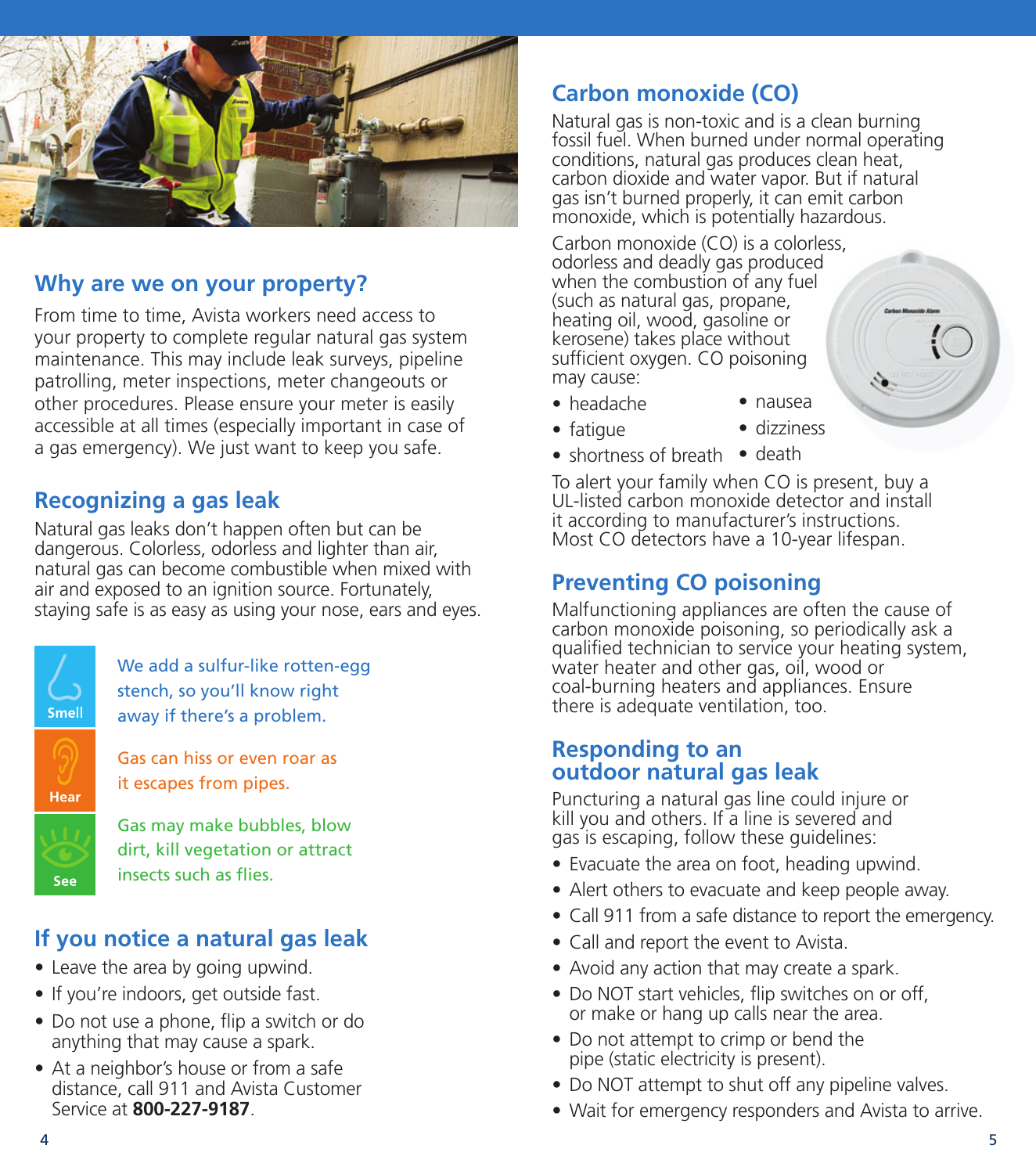### **Natural disasters**

In major emergencies, such as an earthquake or flood, you should know how to shut off your home's natural gas service. Using a large wrench, give the valve on the meter a quarter turn in either direction. When the valve runs crossways to the pipe, the line is closed. Only turn off your gas if you smell or hear a gas leak, or if your residence sustains major damage. **Never turn the gas back on yourself.** Report the issue by calling Avista Customer Service at **800-227-9187**. A service tech will come restore your service and relight your gas appliances. Avista will implement our emergency plan to ensure the safety of affected areas.

If a storm exposes your natural gas lines due to flooding or high winds (e.g., when a tree is ripped up by the roots), please contact Avista.

NOTE: Avista does not install earthquake valves, which go on the "customer side" of the meter. These can be optionally installed by a qualified plumber of your choice.



## **Natural gas safety checklist**

To help prevent accidents in your home and keep your family safe, follow these general tips:

#### **Indoors**

- $\Box$  Have a qualified technician periodically inspect your natural gas appliances to ensure they are operating correctly and are properly vented.
- $\Box$  Clear the area around your furnace and water heater. Keep all items a minimum of 5 feet away.
- $\Box$  Remove all combustible liquids and materials that are stored near gas appliances.
- $\Box$  Instruct children to stay away from gas-burning appliances and to not swing from gas lines or play on meters.
- $\Box$  Clean your natural gas range and oven to avoid grease fires.
- $\Box$  Purchase carbon monoxide detectors for every floor and install according to manufacturer's directions.

#### **Outdoors**

- $\Box$  Keep dirt or debris from collecting under or around your gas meter to prevent corrosion and leaks.
- $\Box$  Keep shrubs and vegetation at least 2 feet away from the meter to allow our crews access.
- $\Box$  Clear away snow and ice from the meter during winter months.
- $\Box$  Make sure no objects are placed on or against the meter. (No animals should be tied to it either.)
- $\Box$  Make sure your meter is protected from possible vehicle collisions.
- □ Call 811 **at least two full business days** before you dig to have underground utilities marked.
- $\Box$  Call Avista before you or a professional attempt to unblock a sewer drain.
- $\Box$  Identify the gas valve on your gas meter in the event you need to shut off your natural gas during a major emergency. (Make sure you keep a large enough wrench at home.)

NOTE: An earthquake survival tool that is specifically made to shut off the gas valve can be purchased at most hardware stores. The cost is typically under \$5.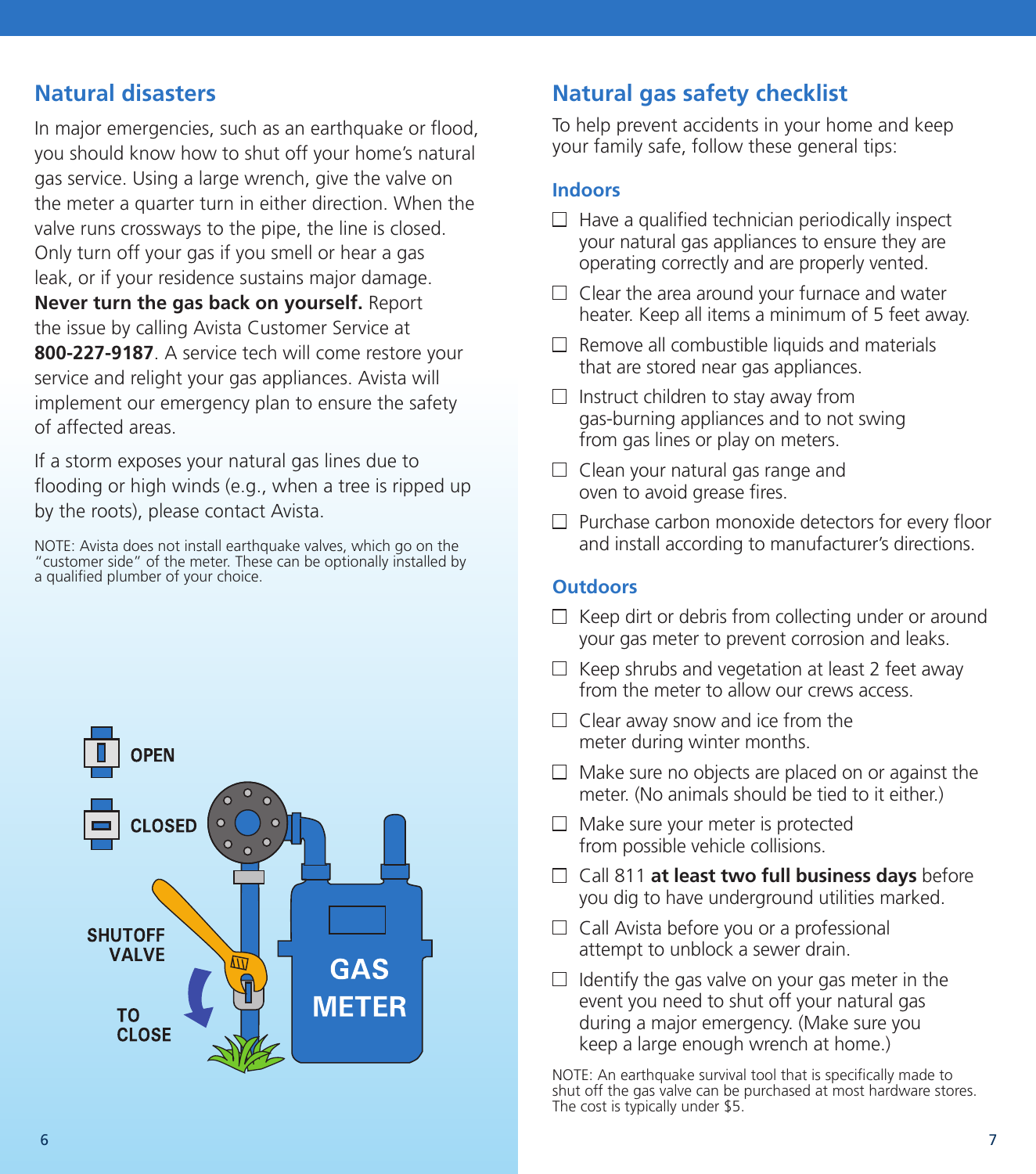# **Call 811 before you dig**

Anyone who plans to break ground with a shovel, auger or excavating equipment must call 811 at least **two full business days** before you dig—it's the law. An expert representing your utility and other service providers will come mark the approximate location of all buried lines that are owned by them. This service is free; however, privately owned lines are not included (see illustration). The property owner will need to hire a private utility locator to find and mark these lines, which does cost a fee.

# **Call 811 before you dig checklist**

#### **Never disturb the ground until you complete these steps:**

- $\Box$  Use white paint or wooden stakes to mark the entire area where you plan to dig. (Use pink paint if the area is covered by snow.)
- $\Box$  Call 811 and wait for all utility representatives listed on your locate ticket to mark their facilities.
- $\Box$  Maintain and respect these locate marks/flags.
- The property owner must hire a private utility locator to locate underground lines on private property. Private lines are maintained by the property owner and not the utility or service provider. Primary power and gas will be marked by the utilities. H Water lines from the meter, and sewer from **METE METER** the street to the house, are private lines. **Phone/Cable Gas Water Phone/Cable Gas Water Electric Sewer Electric Sewer Lines (solid) Lines (solid)**
- $\Box$  Verify that the "Work to Begin Date and Time" is valid on your 811 locate ticket. If your locate ticket expires, you must call in for a new locate.
- $\Box$  Begin by hand digging within a 24-inch tolerance zone to expose the marked/flagged utility (required by 811 law). See below.

# **Hand dig within 24"**



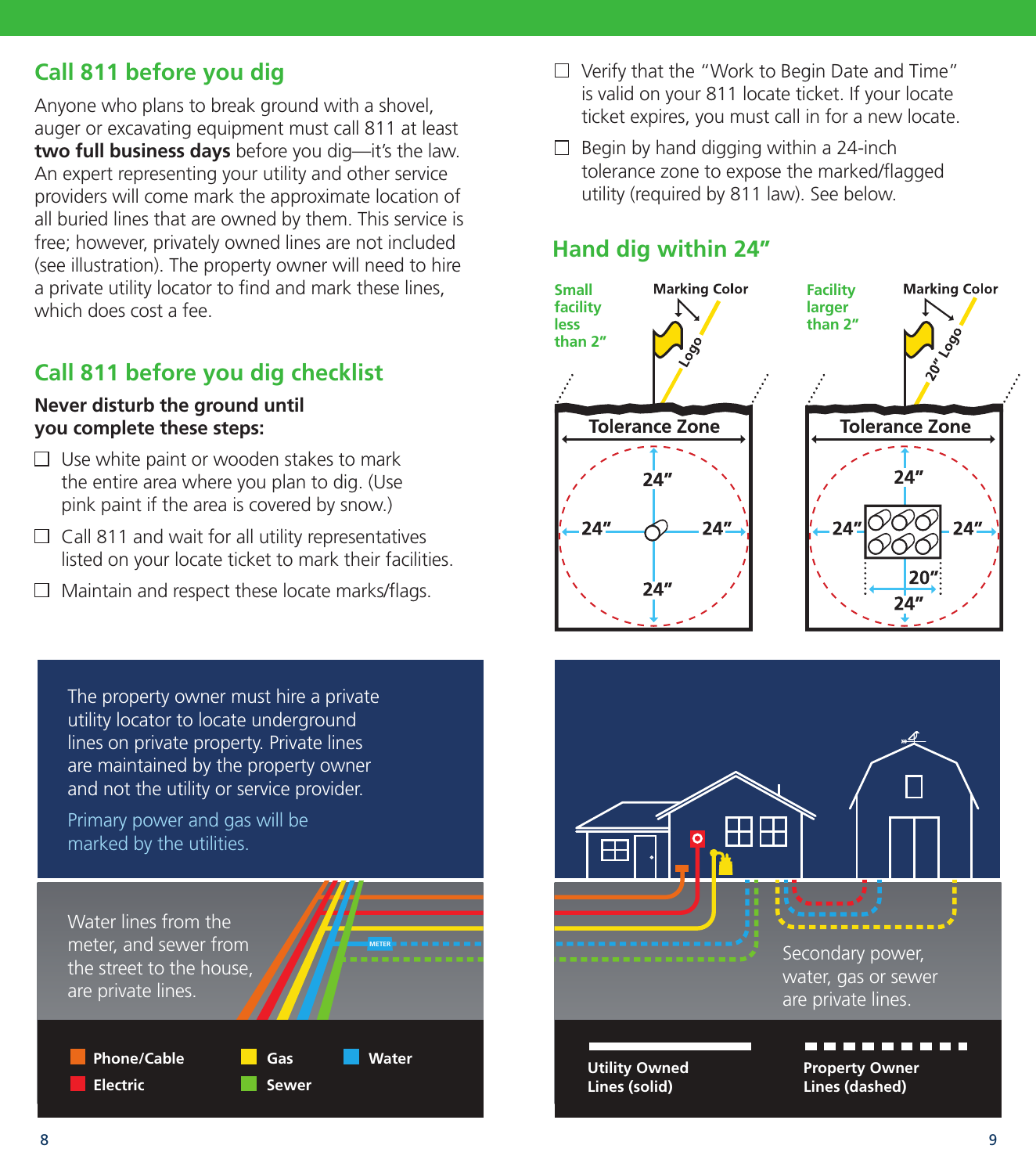

#### Know what's **below. Call before you dig.**

## **Ground mark identification**

Ground markings are in different colors to indicate the proximate locations and types of utility facilities buried below. Valid timeframes for locate tickets:

WA - 45 days

ID - 21 days

OR - 45 days

If anyone digs after the listed times, they are digging with an expired ticket and the person excavating could be liable for damage costs.



# **If you damage a line**

- If you nick or otherwise damage a natural gas line, immediately notify Avista customer service at **800-227-9187**.
- If you damage a pipeline and natural gas is escaping, DO NOT FOLD OVER THE PIPE to stop the leak. This can cause a static charge that can ignite the gas. Walk upwind a safe distance away, then call 911 and Avista.

# **Pipeline Vandalism**

If you witness someone tampering with a natural gas pipeline or facility, call 911 right away. Afterwards, call Avista as soon as possible at **800-227-9187**.

## **Never build over natural gas lines**

Never build any type of structure over buried utility lines or where it will block access to meters. Doing so runs a serious safety risk and prevents Avista from maintaining the infrastructure that serves customers. Sheds, garages and other structures constructed overtop underground utilities often must be removed at the customer's expense. Never begin construction before calling 811 to have utilities marked first.



#### **Unblocking a sewer**

On rare occasions, buried natural gas lines have unintentionally been installed through undetected sewer pipes. These natural gas lines are safe unless severed by a sewer-clearing tool, which could cause a gas leak and lead to a fire or explosion. Before clearing a blocked sewer, call Avista. We'll send out a technician (or crew, if needed) at no cost to make necessary repairs and ensure it is safe.

## **Excess flow valve**

An excess flow valve (EFV) is a device that automatically restricts the flow of natural gas if an underground pipeline is punctured or severed from excavation. Since 2008, EFVs have been installed on most new or replaced natural gas customer service lines. Existing natural gas customers without an EFV on their natural gas service may elect to have one installed at the **customer's expense**. For more information, visit **myavista.com/resngsafety**.

#### **General pipeline markers (Not a substitute for calling 811)**

Some of Avista's major distribution pipelines for natural gas have aboveground yellow markers along their routes, each displaying a 24-hour emergency response phone number. THESE YELLOW MARKERS ONLY INDICATE THE PRESENCE OF BURIED NATURAL GAS LINES and may not be posted above the actual pipelines. You are still required by law to have pipelines located and marked by calling 811 at least two business days before you dig. Transmission pipeline maps by Ä<br>S county and zip code that show the names of pipeline operators are available by registering at **www.npms.phmsa.dot.gov**.